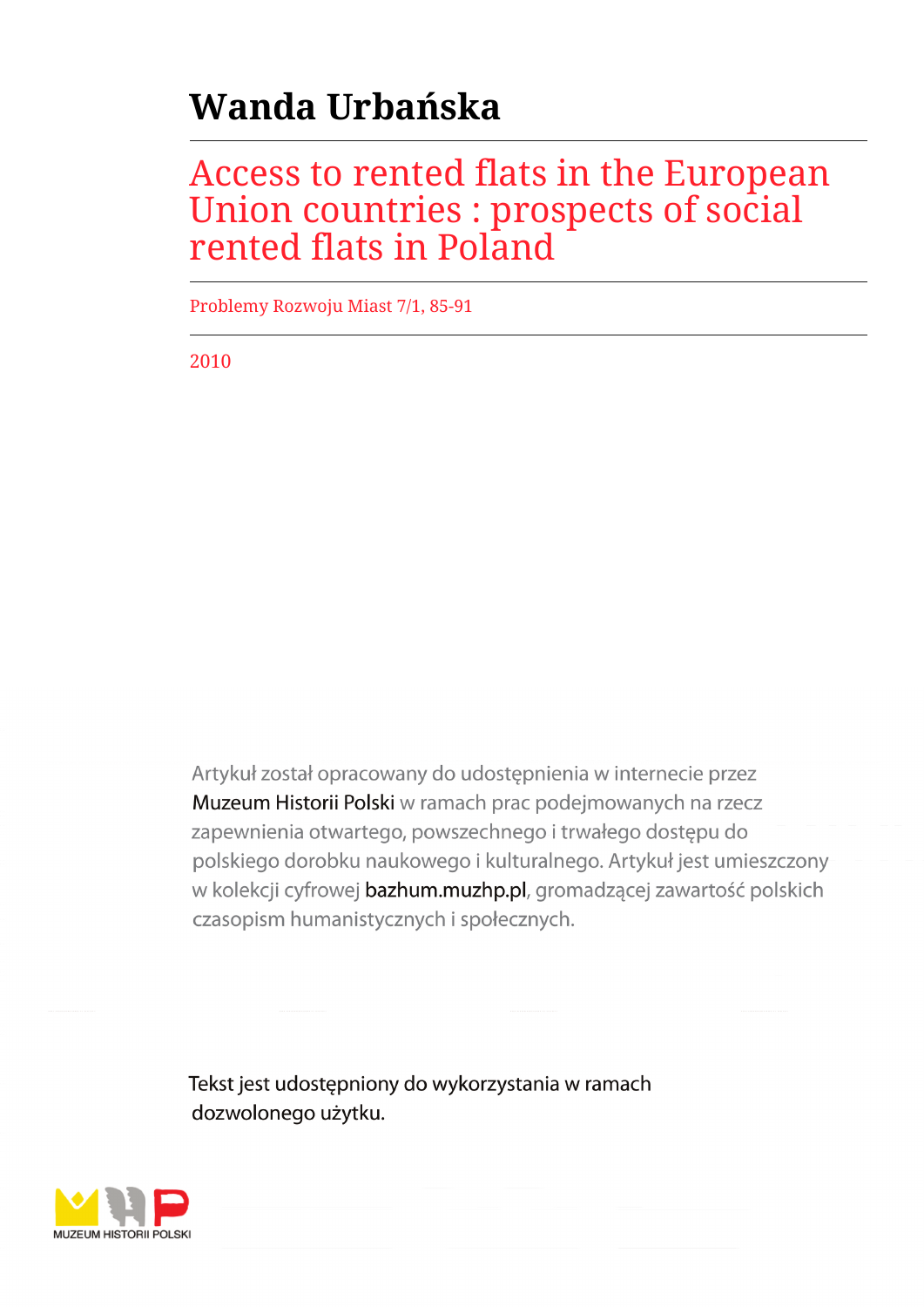#### **Wanda Urbańska**

 $\overline{a}$ 

# **ACCESS TO RENTED FLATS IN THE EUROPEAN UNION COUNTRIES: PROSPECTS OF SOCIAL RENTED FLATS IN POLAND**

**Abstract**. *The analyses of the trends of the development of social rented housing in the western European countries indicated that the share of flats in that sector depends on the general housing situation and the level of economy in the country. Based on such analyses, surveys were conducted in Poland among university students. The research concerned, among others, housing aspirations on the part of young people. The research results indicated that young people associate their residential future with owned flats.* 

**Key Words**: social rented flats, surveys in Poland, housing preferences of the young generation.

According to the literature on the subject<sup>1</sup> social housing (flats to rent) is characterized by three features as follows:

- The quantity of the newly built flats results from the government programmes, not from the actual demand.
- Flat prices do not result from market relationships, but prices are rather established by public authorities.
- Flat construction and management is assured by non-profit organizations, within specific principles established for that particular sector.

The social housing sector was strongly supported by public authorities in Western Europe during the period of a strong housing shortage. The present housing situation dominating in the Western European countries is a result of the solutions accepted during the period of severe housing shortages. The best situation in respect of the number of flats per 1,000 people is found in the Scandinavian countries: Finland, Sweden and Denmark. Although that indicator is higher in Greece, Portugal and Spain, it results there from a considerable share of summer houses and vacant flats accounted for in national statistics.

| <b>Dasit Housing Situation Indicators in the LO Countries</b> |                  |       |                       |             |                                  |  |  |  |
|---------------------------------------------------------------|------------------|-------|-----------------------|-------------|----------------------------------|--|--|--|
| Country                                                       | Number of flats  |       | Average floor area, m | Proportions |                                  |  |  |  |
|                                                               | per 1,000 people | flats | flats/person          | owned flats | flats in multi-<br>family houses |  |  |  |
| Austria                                                       | 414              | 90.8  | 37.6                  | 51          | 52.1                             |  |  |  |
| Belgium                                                       | 457              | 76.0  | 34.8                  | 68          | 25.1                             |  |  |  |
| <b>Bulgaria</b>                                               | 480              |       |                       |             |                                  |  |  |  |

**Basic housing situation indicators in the EU countries**

<sup>&</sup>lt;sup>1</sup> E.g. Donner Ch., "Housing Policies in the European Union. Theory and Practice", Austrian Federal Ministry of Economic Affairs and Labour. Vienna 2000; "Raport 2006 o naprawie sytuacji mieszkaniowej", Praca zespołowa wykonana w trybie społecznym, Warszawa, styczeń 2007; W. Dominiak, "Mieszkania socjalne w wybranych countries europejskich i możliwości zastosowania wybranych rozwiązań w Polsce", Instytut Rozwoju Miast, Kraków 2003.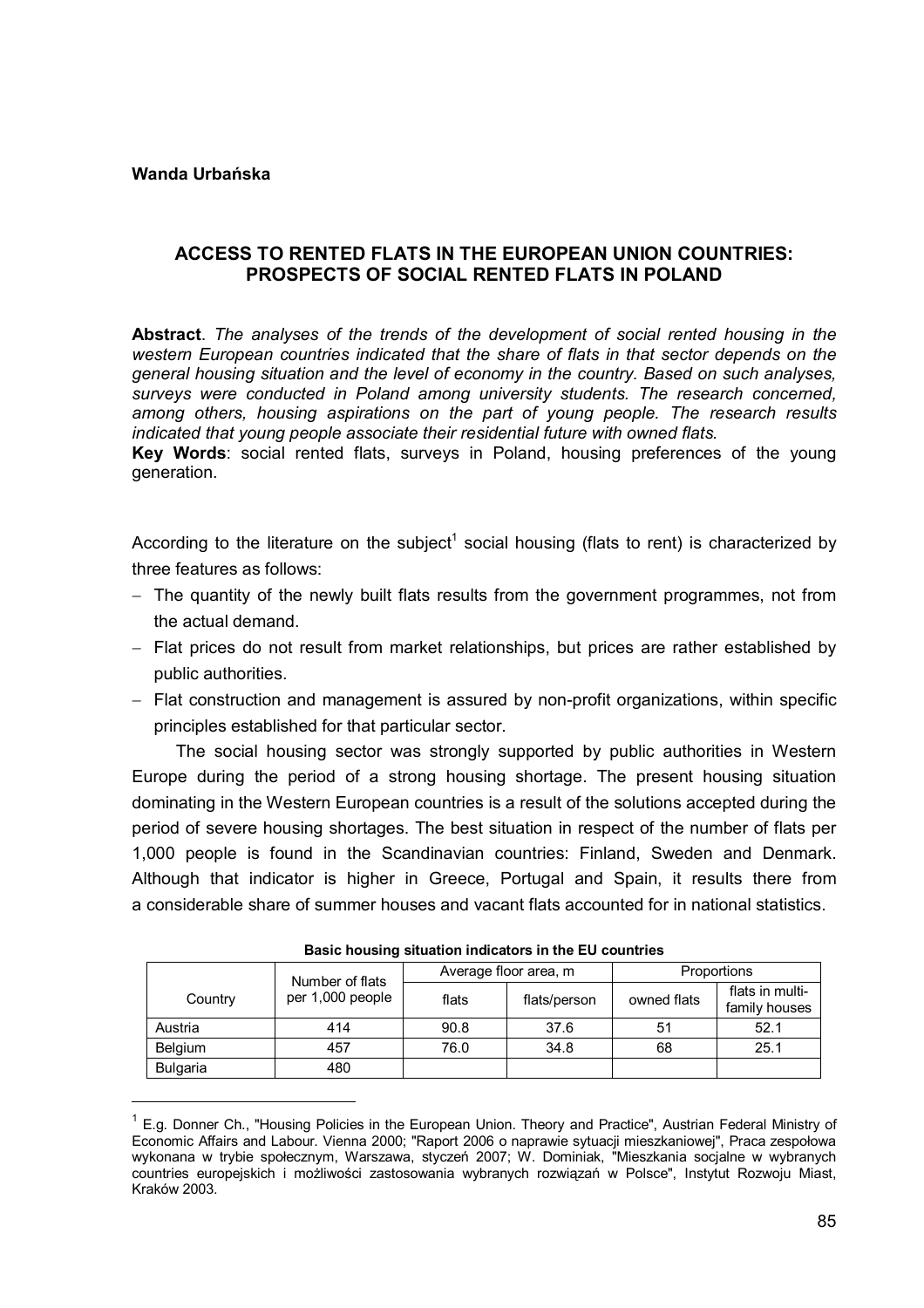|                      | Number of flats  |       | Average floor area, m | Proportions |                                  |  |
|----------------------|------------------|-------|-----------------------|-------------|----------------------------------|--|
| Country              | per 1,000 people | flats | flats/person          | owned flats | flats in multi-<br>family houses |  |
| Cyprus               | 387              |       |                       | 68          |                                  |  |
| Denmark              | 453              | 113.5 | 51.4                  | 49          | 38.8                             |  |
| Estonia              | 466              | 60.2  | 28.1                  | 96          | 68.2                             |  |
| Finland              | 500              | 76.1  | 38.1                  | 63          | 57.6                             |  |
| France               | 484              | 86.4  | 41.8                  | 57          | 43.3                             |  |
| Greece               | 489              | 82.7  | 40.5                  | 74          | 40.5                             |  |
| Spain                | 475              | 89.5  | 42.5                  | 82          | 47.5                             |  |
| Ireland              | 364              | 104.9 | 37.9                  | 79          | 8.6                              |  |
| Lithuania            | 381              | 60.1  | 22.9                  | 91          | 61.2                             |  |
| Luxembourg           | 381              | 122.2 | 46.5                  | 68          | 29.1                             |  |
| Latvia               | 431              | 59.4  | 25.9                  | 77          | 70.9                             |  |
| Malta                | 314              | 129.9 | 40.7                  | 70          |                                  |  |
| Holland              | 417              | 98.0  | 40.8                  | 56          | 31.1                             |  |
| Germany              | 478              | 89.2  | 42.6                  | 45          | 53.9                             |  |
| Poland               | 337              | 66.7  | 22.5                  | 57          | 63.1                             |  |
| Portugal             | 502              | 83.0  | 41.7                  | 75          | 22.6                             |  |
| Czech Rep.           | 439              | 73.9  | 47<br>32.4            |             | 56.5                             |  |
| Rumania              | 378              |       |                       |             |                                  |  |
| Slovakia             | 363              | 64.3  | 23.3                  | 85          | 51.5                             |  |
| Slovenia             | 398              | 74.3  | 29.5                  | 84          | 28.4                             |  |
| Sweden               | 482              | 91.0  | 43.9                  | 38          | 51.9                             |  |
| <b>UK</b>            | 418              | 88.5  | 37.0                  | 69          | 18.7                             |  |
| Hungary              | 414              | 74.3  | 30.8                  | 93          | 33.6                             |  |
| Italy                | 464              | 87.8  | 40.7                  | 73          | 74.7                             |  |
| $\overline{EU}$ (27) | 445              | 84.7  | 37.8                  |             |                                  |  |

The Table presents 2006 or earlier data: Austria and Italy: 2003, Finland: 2005, France, Slovenia and UK: 2004. Source: L. Nykiel, "Rynek mieszkaniowy w Polsce", Fundacja na Rzecz Kredytu Hipotecznego, z. 25, Warszawa 2008.

In each of the countries which presently enjoy a good housing situation (expressed by the number of flats per 1,000 people), we can identify a past period of a considerable intensity of house construction, followed by slowdown periods (France, Finland, Sweden, Germany). Next, in the countries with poorer housing situation presently, the rate of house construction increased very much in recent years (Spain, Greece, Portugal and Ireland).

| Country         |      |      |      |      | Number of handed over flats per 1,000 residents |      |      |      |
|-----------------|------|------|------|------|-------------------------------------------------|------|------|------|
|                 | 1980 | 1985 | 1990 | 1995 | 2000                                            | 2004 | 2005 | 2006 |
| Austria         | 6.8  | 5.4  | 4.7  | 6.6  | 6.6                                             | 5.2  |      |      |
| Belgium         | 4.9  | 3.1  | 4.3  | 4.1  | 3.8                                             | 4.4  |      |      |
| <b>Bulgaria</b> |      |      |      |      |                                                 |      |      |      |
| Cyprus          | 17.6 | 13.9 | 14.0 | 10.6 | 7.3                                             | 8.6  |      |      |
| Denmark         | 5.9  | 4.4  | 5.3  | 2.6  | 2.9                                             | 4.9  | 5.0  | 4.8  |
| Estonia         | 9.8  |      | 4.8  | 0.8  | 0.5                                             | 1.8  | 2.9  | 3.8  |
| Finland         | 10.4 | 10.3 | 13.1 | 4.9  | 6.3                                             | 5.8  | 6.5  | 6.4  |
| France          | 7.0  | 5.3  | 5.9  | 7.0  | 6.4                                             | 6.0  |      |      |
| Greece          | 14.1 | 8.9  | 11.9 | 6.8  | 8.5                                             |      |      |      |
| Spain           | 7.1  | 5.0  | 7.2  | 7.2  | 11.4                                            | 12.6 | 11.9 | 13.3 |
| Ireland         | 8.2  | 6.7  | 5.6  | 8.5  | 13.2                                            | 19.0 | 19.0 | 21.9 |

**New flat construction intensity in the EU countries**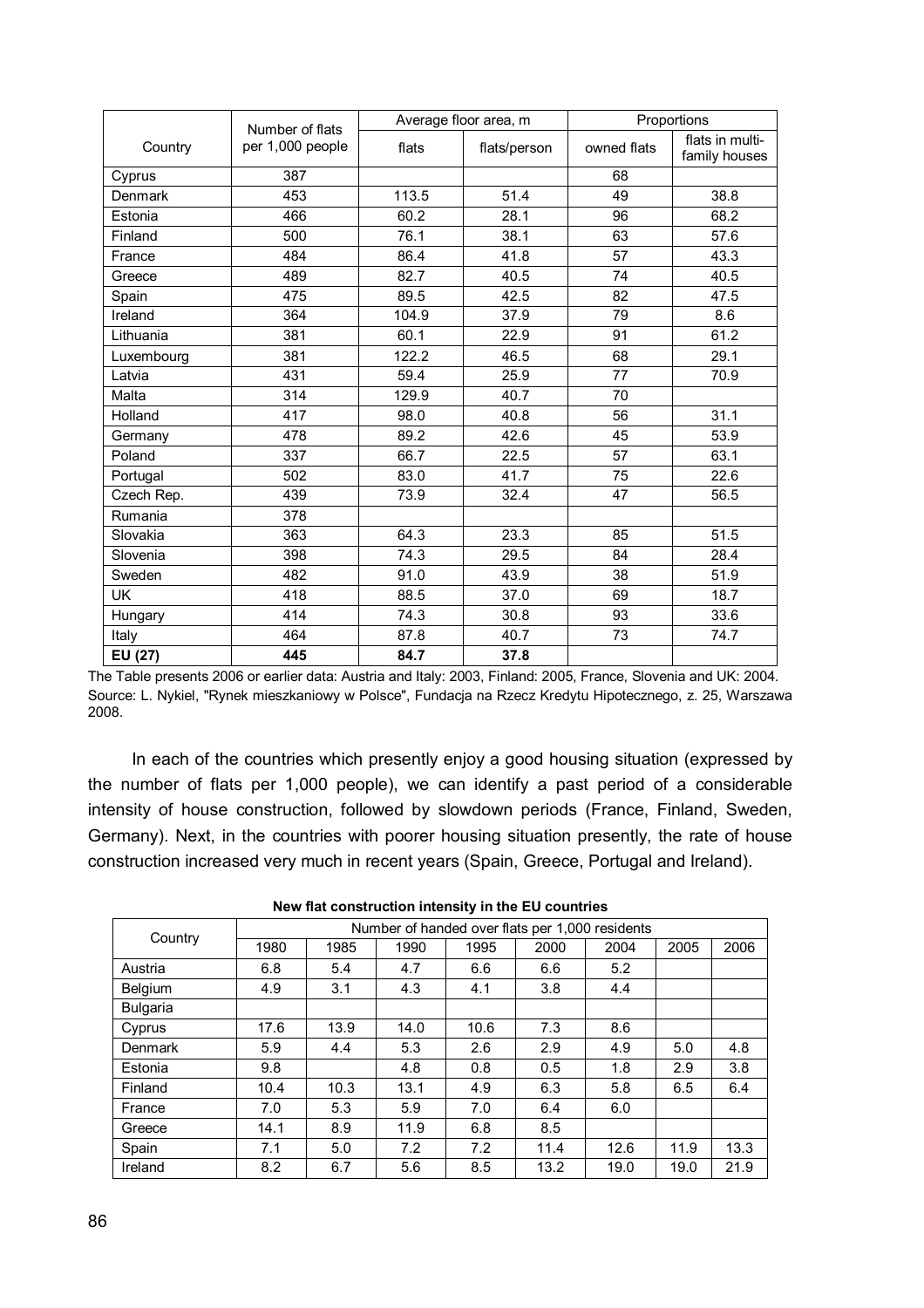| Country    |      |      |      |      | Number of handed over flats per 1,000 residents |      |      |      |  |  |  |  |
|------------|------|------|------|------|-------------------------------------------------|------|------|------|--|--|--|--|
|            | 1980 | 1985 | 1990 | 1995 | 2000                                            | 2004 | 2005 | 2006 |  |  |  |  |
| Lithuania  |      |      | 5.9  | 1.5  | 1.3                                             | 1.3  | 1.7  | 2.1  |  |  |  |  |
| Luxembourg | 5.5  | 3.6  | 6.7  | 6.6  | 3.8                                             | 4.9  |      |      |  |  |  |  |
| Latvia     |      |      | 5.0  | 0.7  | 0.6                                             | 2.8  | 1.7  | 2.6  |  |  |  |  |
| Malta      |      |      |      |      |                                                 |      |      |      |  |  |  |  |
| Holland    | 8.1  | 7.0  | 6.8  | 6.4  | 4.7                                             | 4.0  | 4.1  | 4.4  |  |  |  |  |
| Germany    | 6.4  | 5.5  | 4.0  | 7.4  | 5.1                                             | 3.4  | 2.9  | 3.0  |  |  |  |  |
| Poland     | 6.1  | 5.1  | 3.5  | 1.7  | 2.3                                             | 2.8  | 3.0  | 3.0  |  |  |  |  |
| Portugal   | 4.2  | 3.8  | 6.6  | 7.2  | 10.8                                            | 4.3  | 5.6  | 5.5  |  |  |  |  |
| Czech Rep. | 7.9  |      | 4.4  | 1.3  | 2.5                                             | 3.2  | 3.2  | 2.9  |  |  |  |  |
| Rumania    |      |      |      |      |                                                 |      | 1.5  | 1.8  |  |  |  |  |
| Slovakia   |      |      | 3.9  | 1.1  | 2.4                                             | 2.3  | 2.8  | 2.7  |  |  |  |  |
| Slovenia   |      |      | 4.0  | 3.1  | 3.4                                             | 3.5  | 3.1  |      |  |  |  |  |
| Sweden     | 6.2  | 3.9  | 6.8  | 1.6  | 1.8                                             | 3.3  | 2.6  | 3.3  |  |  |  |  |
| UK         | 4.5  | 4.0  | 3.6  | 3.4  | 3.1                                             | 3.2  | 3.5  |      |  |  |  |  |
| Hungary    | 8.3  | 6.8  | 4.2  | 2.4  | 2.2                                             | 4.3  | 4.1  | 3.4  |  |  |  |  |
| Italy      | 5.1  | 3.5  | 3.1  | 3.5  | 3.6                                             | 2.0  |      |      |  |  |  |  |
| EU (27)    | 7.7  | 5.9  | 6.1  | 4.5  | 4.8                                             | 4.9  | 4.6  | 5.1  |  |  |  |  |

Source: L. Nykiel, "Rynek mieszkaniowy w Polsce", Fundacja na Rzecz Kredytu Hipotecznego, z. 25, Warszawa 2008.

The "old" EU countries resolved their housing problems owing to various forms of social housing. Social housing dominated in the ownership forms structure in Western European countries until World War II. In 1950, more than 70% of the citizens of Germany, United Kingdom and Holland lived in rented flats. Together with the improvement of the financial situation and of the flat saturation indicator, the numbers of flat owners started to increase.

The present situation in respect of the flat ownership structure in particular European countries is quite diverse. The largest proportion of rented flats exists in such countries as: Switzerland, Germany, Holland, Sweden and Denmark, while owned flat or house construction dominated in such countries as: Spain, Greece, Portugal, Italy and Ireland. Generally, in those European countries where rented flat construction was expanded, the share of owned flats was relatively lower. Flat ownership forms depended rather on the local traditions than the wealth of the society. In Spain and Ireland, which do not belong to the richest countries, about 80% of flats are owned, while in Germany and Sweden, considered to be rich countries, only about 40% of flats are owned.

In respect of the sizes of social housing stock, European countries can be subdivided into two groups: in the first group composed of 7 countries the social rented flat per 1,000 resident indicator is above 60, and in the second group of 8 countries, the indicator does not exceed 30. The first group includes mostly north European countries, where ca. 92% of EU rented flats are concentrated, while the other group contains south European countries, plus Germany, where many rented flats are only temporarily social in nature; after some time, they are transferred into private rented flats or bought out from municipalities.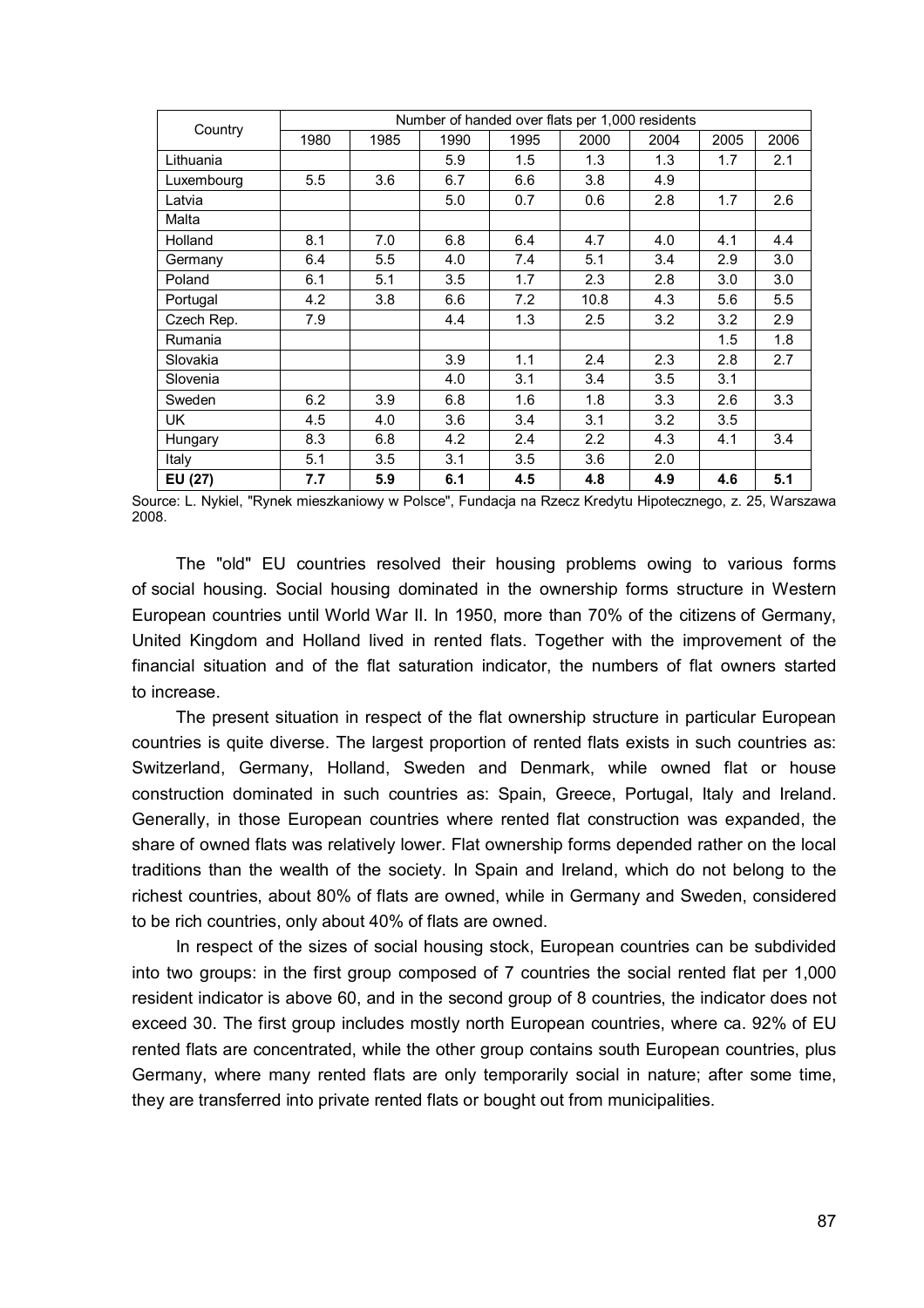## **Housing Investments in the EU Countries**

The high housing standard attained by the "old" EU countries is the result of the long-term capital investment efforts. The basis of the activities implemented to reduce the shortage of housing and the improvement of housing conditions of all social groups in the Western European countries was the conviction that the attainment of those objectives would be impossible within several or a dozen of years, without active role of the governments and involving adequate public resources in the process. A number of the countries performing their "house construction acceleration" strategies for many years developed government programmes, approved by parliaments, containing expanded systems for supporting both rented and owned housing, with the application of public resources.

In the countries that intensively kept resolving their housing problems, 10 or more flats per 1,000 residents were constructed during decades, and they were the countries which allocated 10 or more percent of their GNP for new house building (e.g. Finland, Greece, Spain, Germany, Portugal and Sweden). Presently, despite reaching a saturation level, some EU countries continue to offer a considerably high direct government support for the housing sector (France, Austria, Finland and Denmark).



Housing support from public resources in the EU countries\* (according to the sequence of the share of housing expenditures in GNP)

\* The graph includes the countries for which comparative data were available.

Source: L. Nykiel "Rynek mieszkaniowy w Polsce", Fundacja na Rzecz Kredytu Hipotecznego, Warszawa 2008

Aiding housing development from public resources (central and local government budgets) remains a durable element of social policies of the "old" EU countries, serving e.g. the purpose of improving work force's mobility. Main financial housing policy instruments include the following:

- Direct loan subsidies,
- Households' income tax exemptions,
- Building material and new house VAT reductions
- Subsidies and tax exemptions offered for the performance of the projects which serve e.g. the reduction of heating energy,
- $-$  Transfer of land to local government free of charge,
- $-$  Provision of infrastructure on land designated for house building,
- Subsidies for rented flat building carried out by non-profit organizations,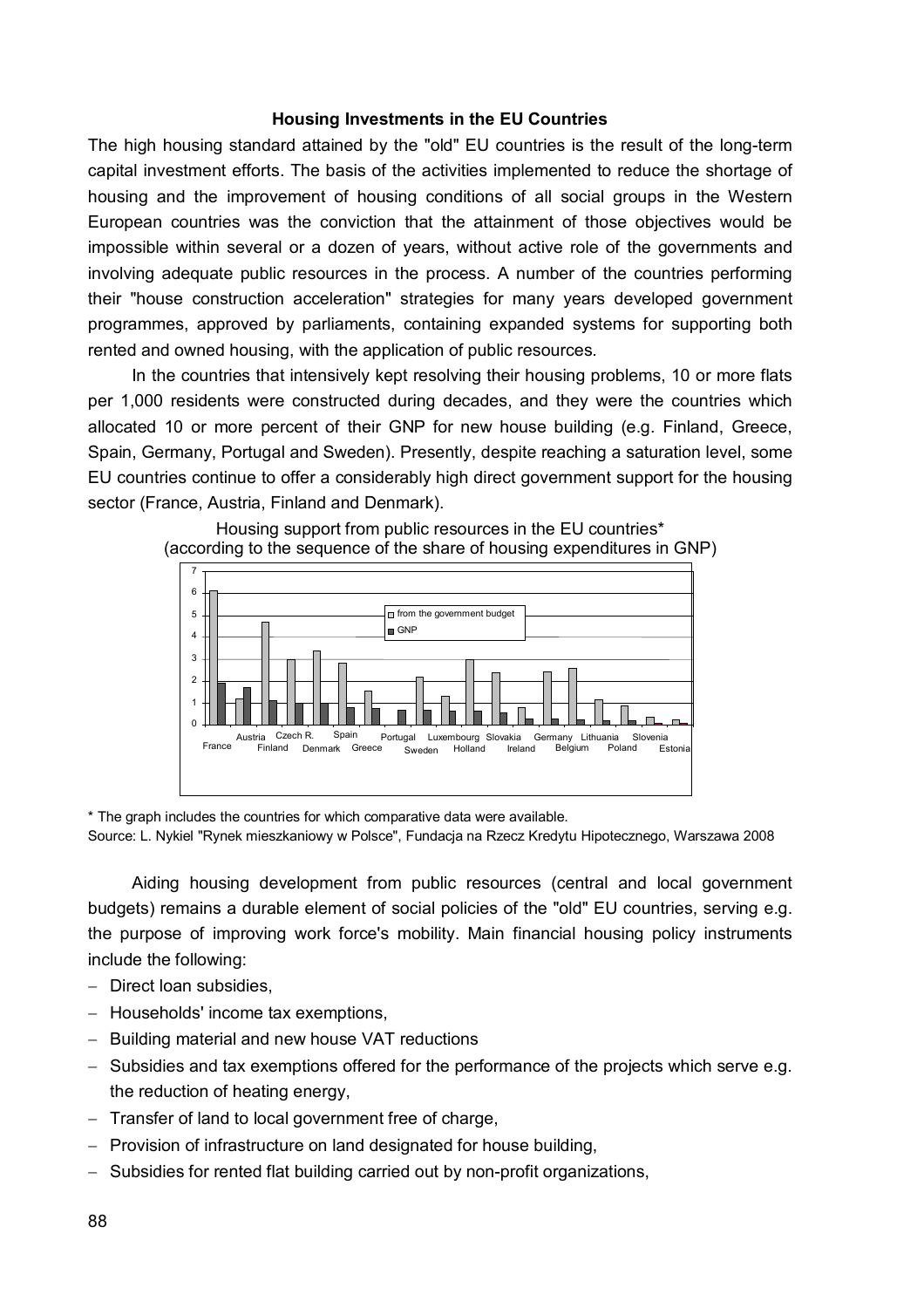- Construction of social flats for the poorest population.

Particular countries display various scales of supporting such instruments and that is why it is not possible to compare objectively the effectiveness of specific national systems of supporting the social rented flat sector.

When analysing the systems of legal, economic and organizational solutions, approved by particular countries for the purpose of developing the social rented flat sector, it is easy to notice the systems' evolution depending on the scale of needs and the decision maker's political will. Particular countries accepted diverse solutions, but what was a common denominator was the strong support of the social rented flat sector by public resources. Such solutions resulted in high effectiveness displayed by a considerable increase of housing stock in a short period.

Essential objectives of housing policy of the European countries include the following<sup>2</sup>:

- Liquidation of the shortage of flats and restoration of a global equilibrium on the housing market,
- Reduction of the flat price levels by increasing flat supply both in free market and subsidized sectors,
- Assuring access to moderate standard and price flats for the people with low and medium incomes by subsidizing public house building, non-profit housing organizations and individual investors constructing houses for their own use,
- Protection of tenants against excessive rent increases,
- Increasing horizontal and vertical social mobility that is required for correct allocation of resources and increase of work productivity.

The main entities that are responsible for the social rented flat sector are usually various housing organizations, as well as the owners and administrators of rented flats. The participation of local governments in rent policy shaping and allocation of public housing allowances usually consist in the following<sup>3</sup>:

- Establishment of the levels and rates of rent increases in respect of council housing stock managed by public housing authorities,
- Influencing indirectly the rent levels applicable to the flats made available by non-profit housing organizations,
- Granting housing allowances, with partial subsidies for that purpose, offered by the municipalities,
- Provision of flats for the households representing the lowest income.

 $\overline{a}$ 

Together with the reduction of the level and the proportion of municipal rented flat building in Western Europe, the role of local governments increased in the area of searching for and provision of relatively inexpensive flats for the households with the lowest income. Municipalities keep lists of those entitled to obtain low-rent flats, and when municipalities do not own such flats, they conclude agreements with suitable non-profit housing organizations.

<sup>&</sup>lt;sup>2</sup> "Raport 2006 o naprawie sytuacji mieszkaniowej", Praca zespołowa wykonana w trybie społecznym, Warszawa, styczeń 2007.

<sup>&</sup>lt;sup>3</sup> "Raport 2006 o naprawie sytuacji mieszkaniowej", Praca zespołowa wykonana w trybie społecznym, Warszawa, 2007.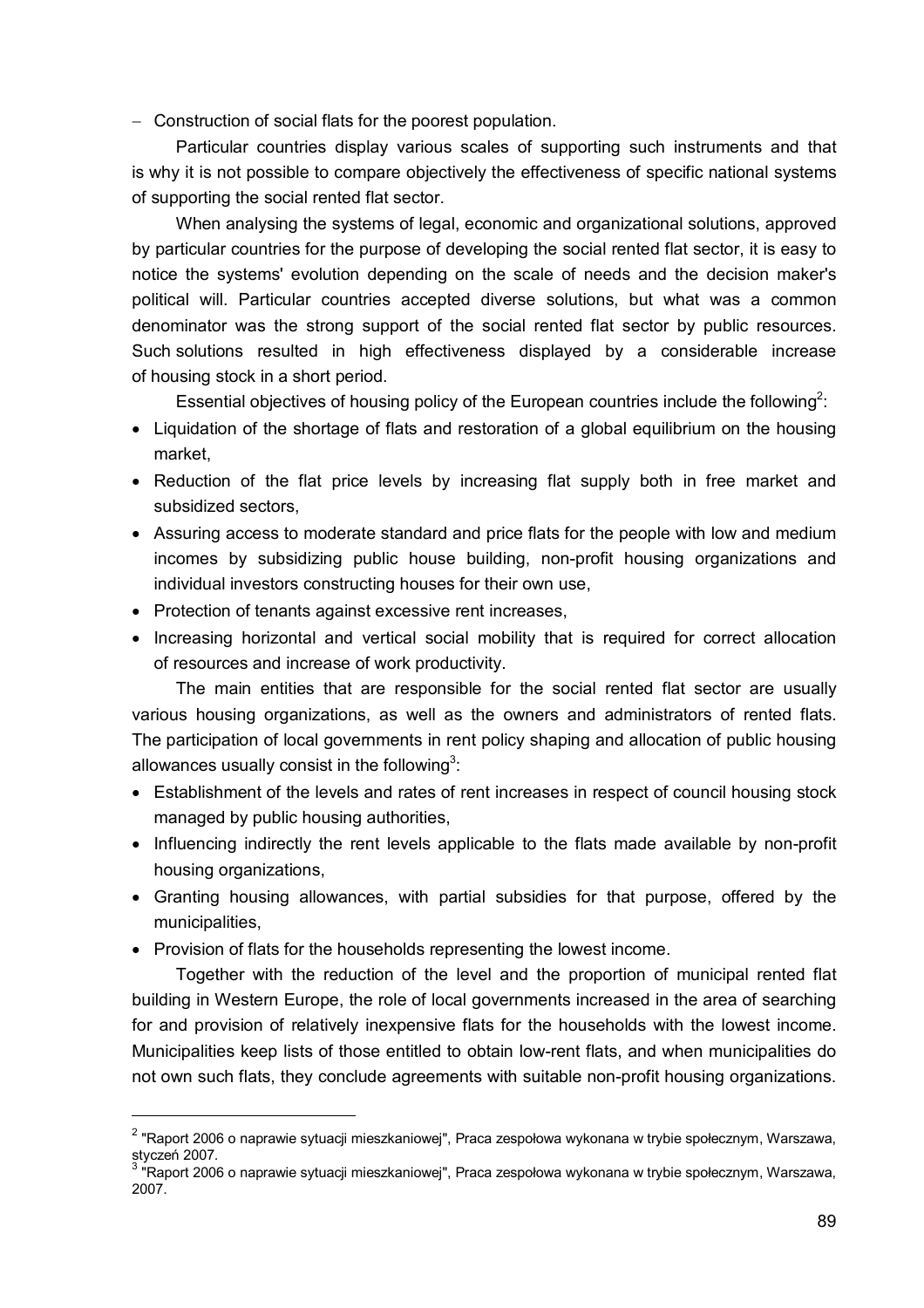Such organizations undertake to build and lease out flats to the families indicated by the municipalities, in exchange for specific subsidies at the flat construction stage. Such subsidies usually consist in making available development land, acquisition of shares or making monetary contributions.

### **Prospects of the Social Rented Flat Sector in Poland**

A conception of the social rented flat construction was introduced in Poland in 1992, and the Institute of Urban Development (former Institute of Municipal Economy) participated in the related works both at the stage of conception development $4$  and the stage of the implementation of legal solutions<sup>5</sup>. The Institute's research indicated<sup>6</sup>, that social rented flats present a much desired segment of the housing market in Poland, allowing to support both medium-income families and poor people, without increasing substandard housing stock resources in municipalities. Even a small number of flats constructed under preferential loans allows to initiated changes in the council housing stock. New flats can be inhabited by the persons who cannot afford fees or are able to pay rents partially (with the rest supplemented by municipalities), while the released flats can be turned into social flats. Stimulation of new flat building by the Social Housing Associations (TBS's) allows to increase the stock of fullstandard flats in municipalities, without constructing any new substandard facilities in the form of social housing. According to foreign experts, the subsidized rented flat sector should continue to be owned by local authorities in Poland, while house building and management could be assumed by private companies (outsourcing)<sup>7</sup>. The rented flat sector could also play a key role in the stimulation of economy owing to increased people's mobility on the job market.

However, intensive development of owned housing stock:

- $-$  Is contrary to the people's buying force; according to the research carried out by the Foundation for Mortgage Loans, for an average Polish wage, it was possible to buy ca. 0.4  $m^2$  of a flat in 2008 and ca. 0.7  $m^2$  in 2005, while for an average gross wage earned in Western Europe, one could buy from 1.5 to 2.5 m<sup>2</sup>,<sup>8</sup>
- In the situation of economic slowdown and growing unemployment rates, such development can lead to insolvency under the mortgage loans granted in the time of liberal approach to creditworthiness appraisal,
- $-$  Is associated with growing flat maintenance costs and difficulties in maintaining real estates at proper technical level.

 $\overline{a}$ 

<sup>&</sup>lt;sup>4</sup> H. Zaniewska, S. Zieleniewski, "Koncepcja społecznego budownictwa czynszowego" SM z. 3/1992.

<sup>5</sup> Ustawa o niektórych formach popierania budownictwa mieszkaniowego i zmianie niektórych ustaw (Dz.U. nr 133, poz. 654 z 27 listopada 1995 r. z późniejszymi zmianami). What became an important instrument for the government supporting rented flat building was the National Housing Fund established under the quoted law. It is fed from the government budgetary resources. The Fund's role is to aid social house building by the Social Building Associations (TBS's).

<sup>6</sup> W. Urbańska, "Organizacyjne i ekonomiczne problemy towarzystw budownictwa społecznego", IGM, listopad

<sup>2000; &</sup>quot;Lokatorzy mieszkań towarzystw budownictwa społecznego", IGM, listopad 2001.<br><sup>7</sup> Ch. Donner, "Housing Polices in Central and Eastern Europe. Czech Republic, Hungary, Poland, Slovakia". The study has been funded by the Austrian Federal Ministry of Economic Affairs and Labour and by the Vienna Housing Department, Vienna 2006.

<sup>&</sup>lt;sup>8</sup> A. Nierodka, Badania nad dostępnością mieszkań, Fundacja na Rzecz Kredytu Hipotecznego, 2009, www.dom.money.pl